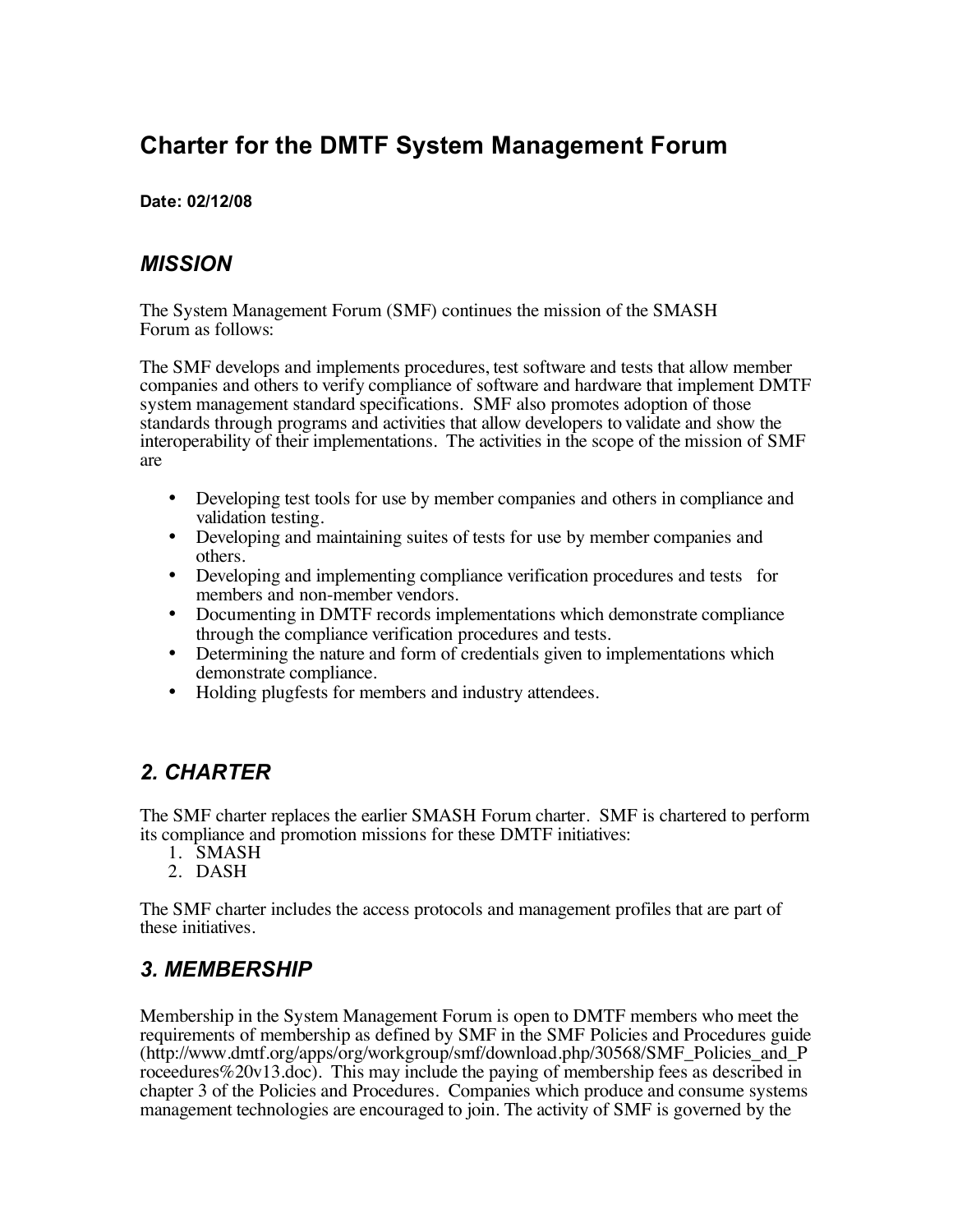working rules adopted by the System Management Forum membership and those generally established for DMTF Industry Forums as defined by the Interoperability Committee and the DMTF Board of Directors.

## *4. SCOPE OF WORK*

SMF and any subgroups which it forms will conduct programs to advance the improvement, acceptance, industry adoption and interoperability of DMTF management standard specifications. Subgroups may be formed to concentrate efforts on particular standard specifications. The mission and focus of subgroups shall be determined by the Forum Chairman and the Forum Membership, with guidance from the Interoperability Committee and/or DMTF Board of Directors where appropriate. The activities of the SMF and subgroups will include, but are not limited to:

- Creating and maintaining specifications which define the tests for SMASH and DASH compliance
- Creating and maintaining SMASH and DASH conformance test cases
- Creating and maintaining SMASH and DASH certification processes
- Defining test tool requirements used to drive test cases engineered by SMF.
- Creating such test tools.
- Defining usage model for all test cases.<br>• Sponsoring SMASH and DASH plug-f
- Sponsoring SMASH and DASH plug-fests for members and non-members.

## *5. WORKING RULES*

#### **5.1. Website**

The System Management Forum website is located at: http://www.dmtf.org/apps/org/workgroup/smash-forum/

### **5.2. Budget and Membership Fees**

The amount of dues, when they are levied, when they are collected, and how they are used, are determined by the Forum members, or by a subset of the Forum members, subject to the governance of the Interoperability Committee and the Board of Directors. The procedures for invoicing, collecting, budgeting and other financial activities are set by the DMTF Board of Directors.

Membership fees are set out in Chapter 3 of the SMF Policies and Procedures guide (http://www.dmtf.org/apps/org/workgroup/smf/download.php/30568/SMF\_Policies\_and\_P roceedures%20v13.doc).

### **5.3. Adherence to DMTF Rules**

All Forum activity will be consistent with the bylaws, mission, policies and procedures of the DMTF. Contracts, press releases, payments of bills, use of website or other DMTF infrastructure will be conducted according to the procedures set by the Interoperability Committee, DMTF Staff, DMTF Committees, and the Board of Directors.

### **5.4. Reporting**

The Forum is a subgroup of the Interoperability Committee to which it will report on a monthly basis. The Forum will also report at the DMTF Board Face-to-face meetings on an ad hoc basis as deemed appropriate, and as requested by the DMTF Board or the Interoperability Committee. The Forum will report to its members on a quarterly basis through an Executive Summary email.